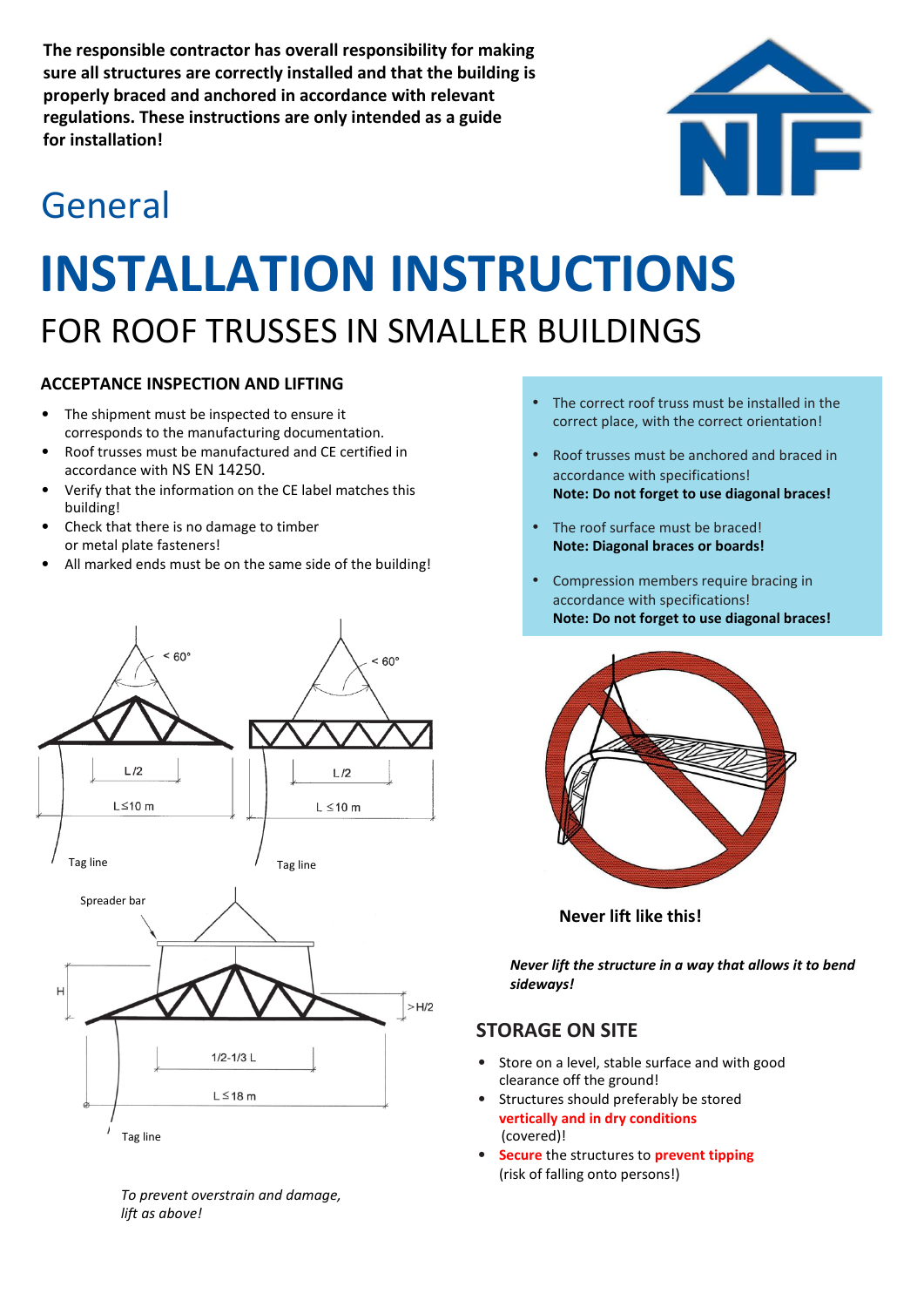

*Note! Scissor trusses are particularly vulnerable to tipping during installation.*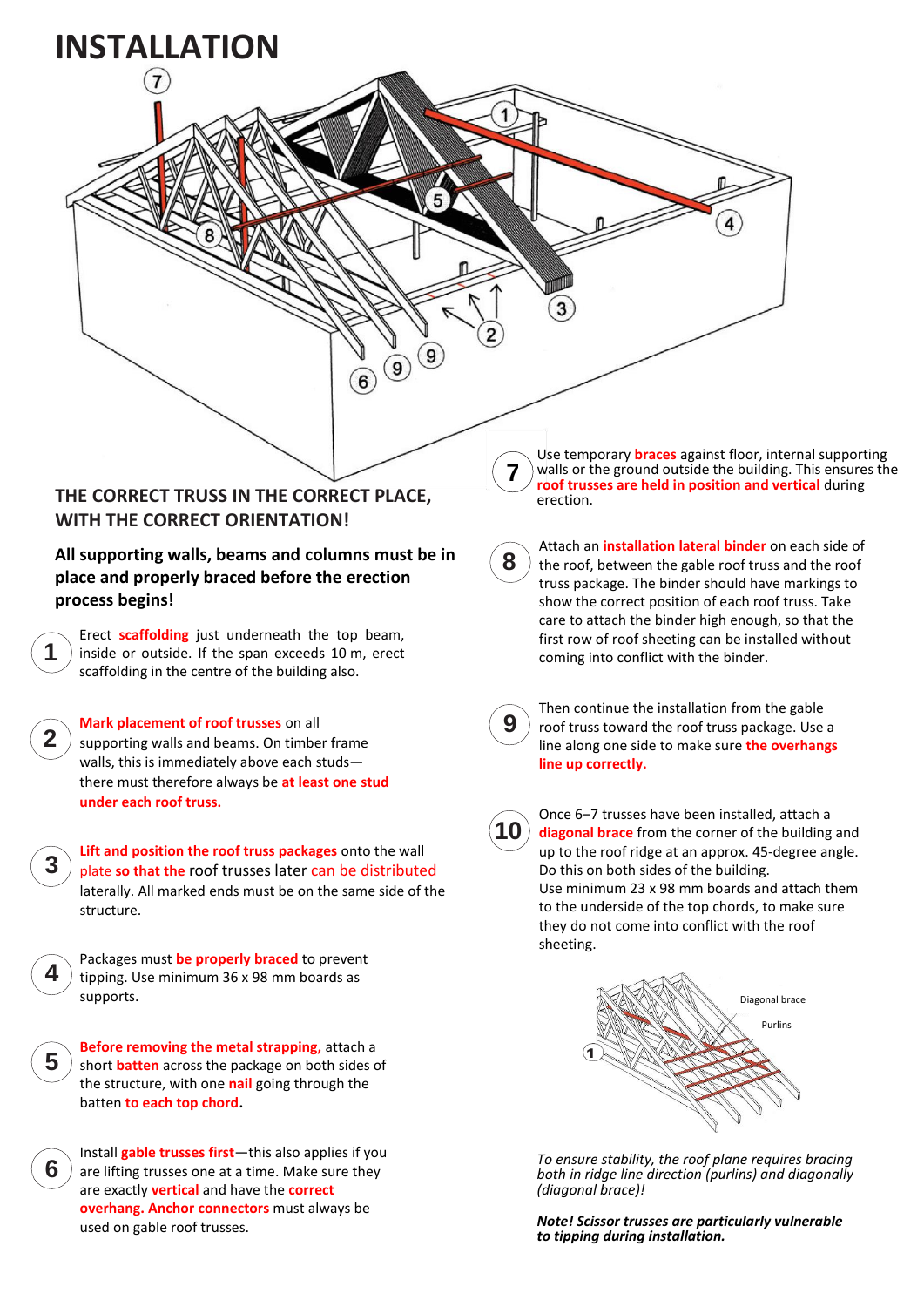### **IMPORTANT!**

- **Do not cut into any part of the structure without specific instructions from the manufacturer!**
- **Transitions, dormers and roof lifts must only be installed in accordance with instructions!**
- **Splicing of structures only in accordance with the manufacturer's instructions!**

#### **ANCHORING**

- In areas with wind speeds exceeding 26 m/s and reference heights exceeding 10 m, specific calculations for anchoring and bracing to withstand wind stress are necessary! This also applies to buildings with large gates, such as industrial buildings, warehouses and agricultural buildings. In other cases, the instructions below can be applied if more specific calculations have not been performed.
- Anchoring against wind suction to the underlying structure is achieved by using **perforated straps, ties or screws.**

The term 'underlying structure' refers to studs, beams or wall plates, which are **assumed to be anchored to underlying structures of the building.**

- There must **always** be **anchor connectors installed on the two outermost** structures at each gable + on every other structure further along the roof, i.e. on trusses no. **1, 2, 4, 6, etc.!** In buildings with **large gates,** such as industrial buildings, warehouses and agricultural buildings, **every roof truss must be anchored!**
- All connectors are **nailed** or **screwed in accordance with directions** from the building's responsible designer.



#### **PERMANENT BRACING OF THE ROOF SURFACE**

- Special diagonal bracing is not necessary for **residential buildings** if the roof sheeting consists of: Wood cladding, 3 mm hard wallboard, particleboards, OSB or plywood that are **securely nailed** to the top chords. The same applies to attic roof trusses where the interior attic room is covered with board or panels.
- Wherever **membran or cardboard roof sheeting** is used, the roof surface must be **braced** diagonally with either timber boards or steel straps.
- In **small houses with a truss spacing of 600 mm**, permanent cross bracing can be achieved by **installing good quality boards, minimum 23 x 98 mm.** Assemble the boards **on the underside of the top chord.** Start down at the bottom of the rafter on the outermost structure and install boards at an approx. 45° angle up toward the ridge. **Nail the boards with 3 x nails (2.8–75) to each top chord.** See figures below.



*Install bracing from the gable wall (near bottom of rafter) up toward the ridge!*



*Repeat the bracing pattern on long buildings!*



 *Cross brace each roof plane if the building is wide and short!*

*Example of anchor!*